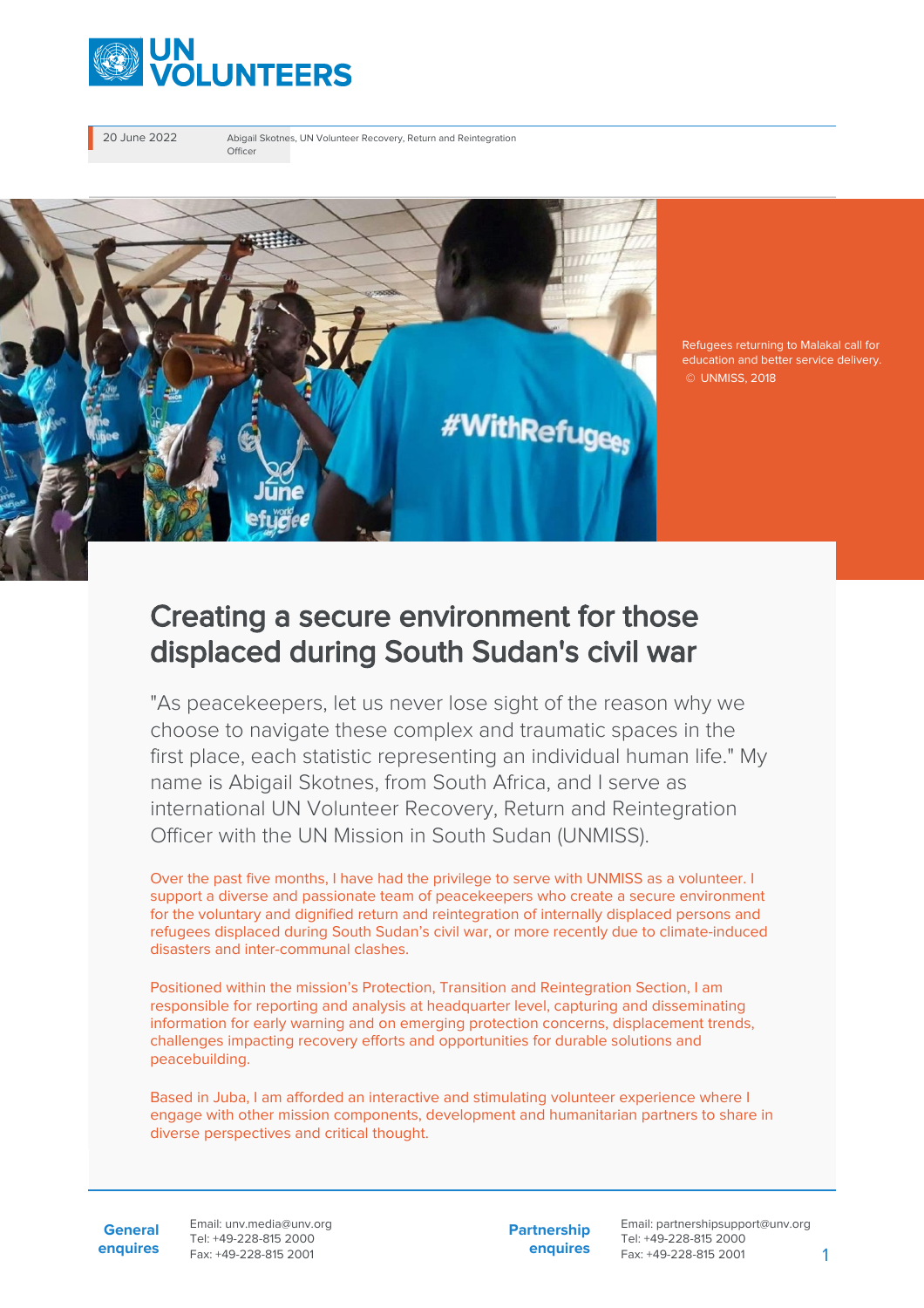

This experience has expanded my research and practical engagement with issues of protracted displacement, grappling with the complexity of navigating returns and recovery in a highly volatile and transitional context.

I find it rewarding to contribute tangible informational products, which can inform and support the mission's contingency and response planning to address challenges identified by our teams in the field. Beyond reporting and analysis, I find value in contributing to the section's programmatic activities, designed to enhance community resilience and support income-generating opportunities (with a strong focus on women's empowerment) in areas of return.

Abigail provides a skillset fit for information analysis and dissemination of the Protection, Transition and Reintegration Section's contribution to the UNMISS mandate. This includes strengthening information management systems and building capacity of staff crucial to the mission's institutional memory. Having Abigail as part of the team is pivotal to the section's success. --Ronald Mayanja, Recovery, Return and Reintegration Officer and Abigail's supervisor at UNMISS

Throughout my professional journey, I have learnt the immense value of immersing myself in the local context, learning local histories and stories, and engaging with people out in the field, away from the confines of our compound – and compound life is certainly my greatest challenge!

Visiting displacement sites across Darfur, along the Sudan-Ethiopia border and, more recently, outside the UN premises in Juba, has given me a glimpse into the undignified reality of some of the world's 84 million forcibly displaced people living without access to basic service provisions, housing, or land – but also shown me their immense resilience. I believe it is essential to get close to the realities of your work if you are going to do justice to the needs and lived experiences of those portrayed in your writings and reports.

It is one thing to talk about 84 million forcibly displaced people worldwide, and another to contemplate the meaning behind this figure. Let us remain mindful of the human and individual cost for all those displaced from conflict or natural disasters. As peacekeepers, let us never lose sight of the reason why we choose to navigate these complex and traumatic spaces in the first place, each statistic representing an individual human

**General enquires** Email: unv.media@unv.org Tel: +49-228-815 2000 Fax: +49-228-815 2001

**Partnership enquires**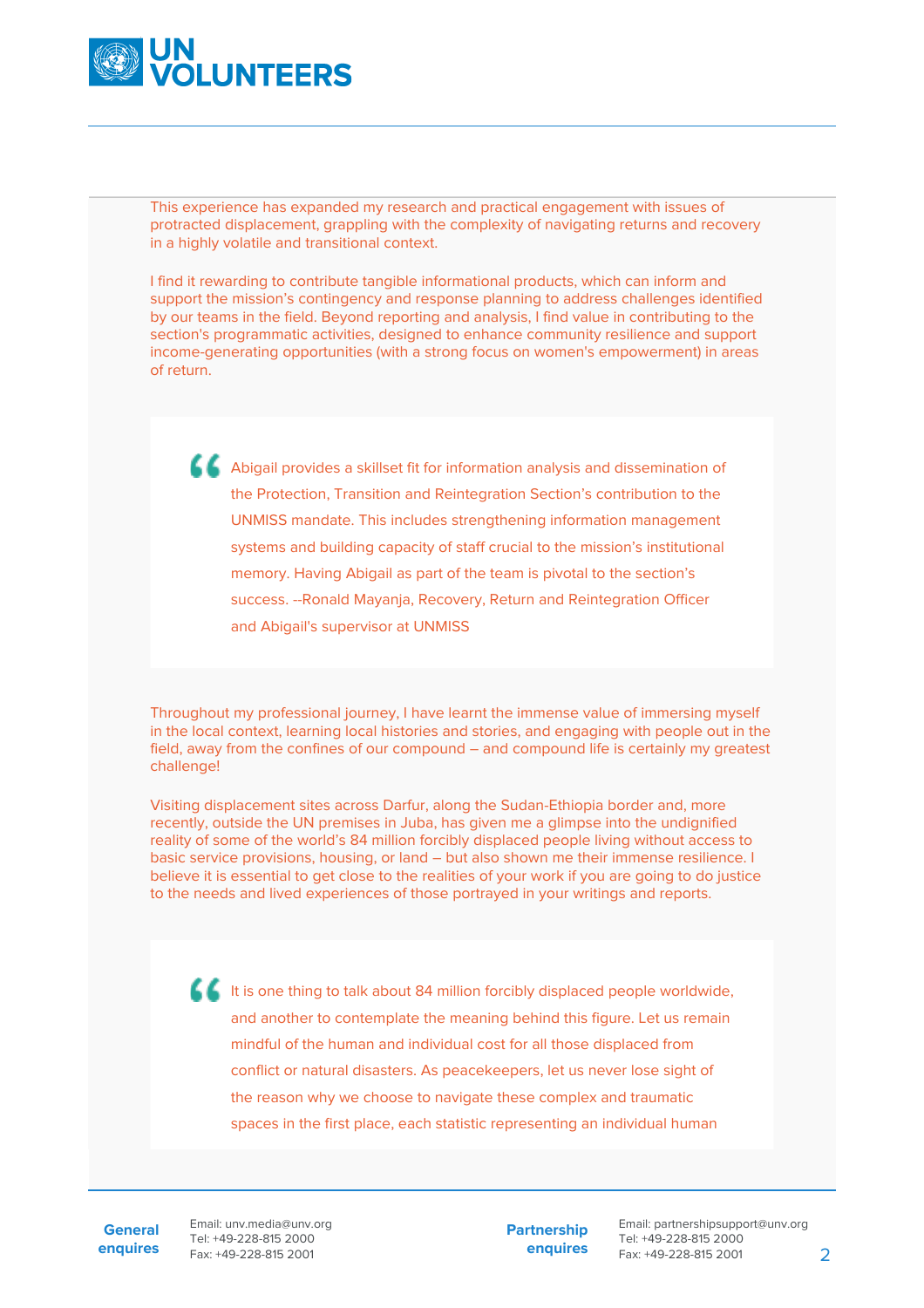

life. --Abigail Skotnes, Recovery, Return and Reintegration Officer,

UNMISS

I am proud to work alongside colleagues who inspire me every day with their dedication and commitment (albeit with immense personal sacrifice) to provide lifesaving assistance, physical protection and capacity building to improve the lives of displaced and conflictaffected populations across South Sudan.

To me, volunteering means sharing in diversity, experience and knowledge, to both learn from and be humbled by others. Through volunteerism, I have met and interacted with some of the strongest and most resilient people I know, whether it be through supporting clean-up efforts so that families displaced by the 2011 Fukushima earthquake, tsunami and nuclear disaster can return home, or working alongside both friends and colleagues from all corners of the globe, exchanging our histories, cultures and unique perspectives. --Abigail Skotnes

Email: unv.media@unv.org Tel: +49-228-815 2000 Fax: +49-228-815 2001

**Partnership enquires**